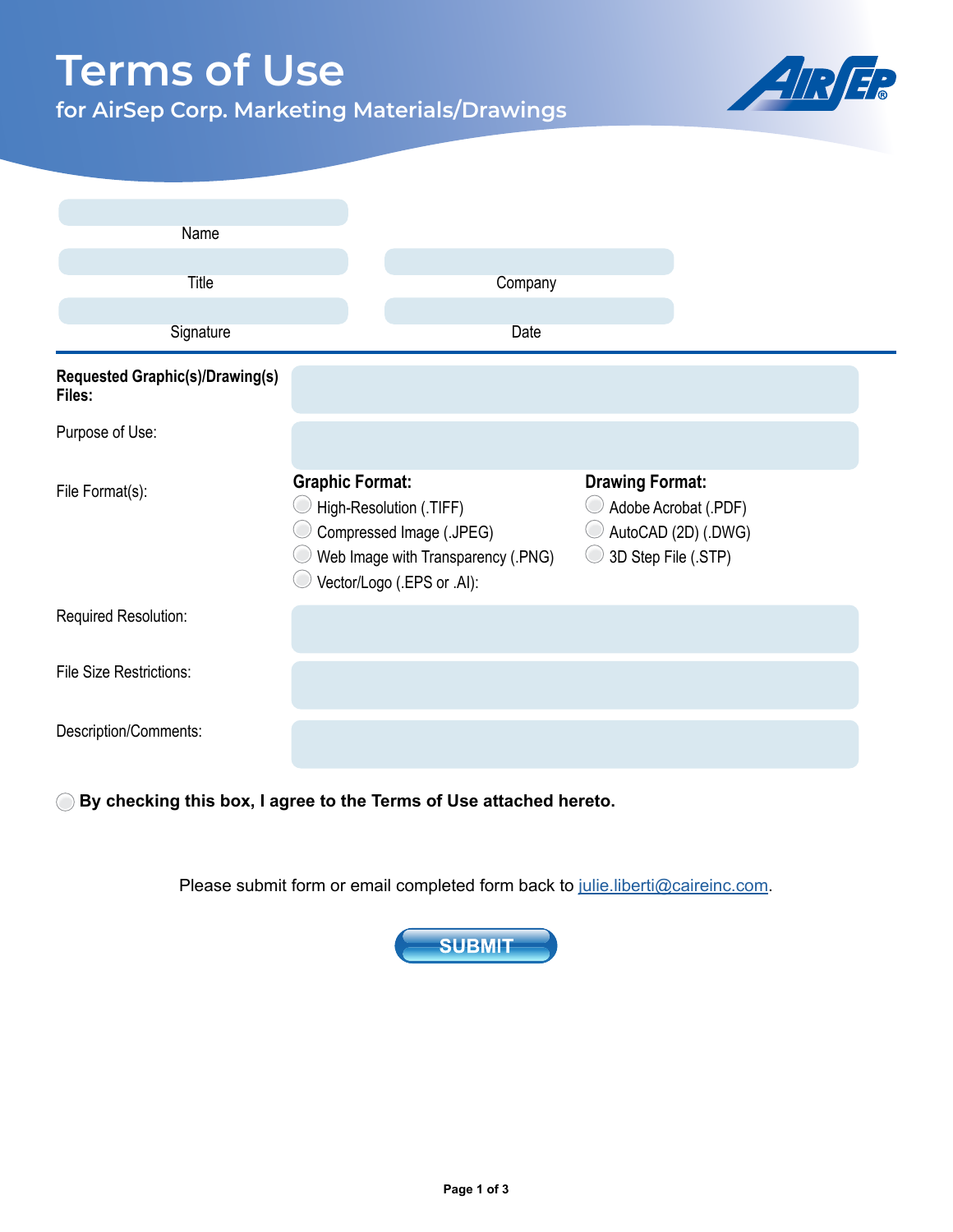## **Terms of Users of Users of Users of Users Terms of Use For Marketing Materials of AirSep Corporation**

This License Agreement ("License") shall be in effect as of the date entered on Page 1, and is provided only for the Materials and only the Purpose described above, subject to the Terms of Use set forth below.

- 1. User understands and agrees AirSep (or its affiliates) owns all right, title and interest in and to the Materials, including derivative works. Under no circumstances shall User, as a result of this License, obtain any ownership interest or other right, title or interest in or to any intellectual property rights or Materials of AirSep or its affiliates, whether by implication, estoppel or otherwise.
- 2. AirSep hereby grants User and User accepts, a non-exclusive, revocable, non-transferable, non-sublicenseable, royalty free license to use, reproduce, display, transmit and distribute Materials in the Publication solely for the Purpose. User may permit end-users to access and use Materials solely for the end-users' own personal, non-commercial consumption, and not for further reproduction, display, transmission or distribution. For additional information on approved logo, color, and brand usage, User should reference AirSep's External Brand Guidelines (MR-CORP0010), available at [http://files.](http://files.caireinc.com/CutSheets-Lit/MR-CORP0010.pdf) [caireinc.com/CutSheets-Lit/MR-CORP0010.pdf](http://files.caireinc.com/CutSheets-Lit/MR-CORP0010.pdf)
- 3. User may combine Materials with other images, text, graphics, film, audio or audio-visual works for the Purpose; provided, however, that in such case User shall present AirSep a final draft of the Publication and obtain AirSep's express prior written consent before any use, reproduction, display, transmission or distribution of Materials in combination with other images, text, graphics, film, audio or audio-visual works. Notwithstanding the foregoing, User may modify nonperceivable aspects of Materials solely as necessary for formatting and layout purposes, provided such modifications do not: (i) alter the creative, editorial or other perceivable aspects of any Material; or (ii) introduce coding that tracks or facilitates tracking of end users' online behavior. User shall not edit, alter, modify, combine with other content or create derivative works of Materials other than as expressly permitted under this License.
- 4. User shall use, display, or reproduce Materials only in a form and manner, and with such legends or legal notices as AirSep prescribes from time to time. AirSep presently requests and User agrees to include in the Publication the attribution, "© 2021 AirSep Corporation". User shall not use or otherwise make Materials available other than as expressly permitted under this License. User shall not: (i) use Materials in any manner in connection with products that are not AirSep products; (ii) use, display, publish, distribute, reproduce or adapt Materials for any purpose other than the Purpose; (iii) permit others to publish, distribute or adapt the Materials; (iv) except as provided herein, create derivative works of Materials, use, display, or publish the Materials in any way that suggests that the publisher is AirSep or that You represent AirSep in any way other than a distributor; (v) include statements in the Publication or Related Media that might reasonably be considered to contradict information in the Materials or applicable AirSep product technical manuals, literature or website. User shall not permit Materials to be, or appear to be, reproduced, displayed or distributed on, as part of or in connection with any third-party website or online area (including mobile) other than the Publication and those websites, mobile sites, mobile applications, RSS feeds, e-mail newsletters and other content delivery media owned, operated and controlled by the User ("Related Media"), whether by framing, in-line linking, appearing in a new window or otherwise. Any use of Materials on any third-party website, mobile site, application or other media, other than the Publication and Related Media as expressly provided herein, requires a separate written agreement between AirSep and User, and AirSep has no obligation to enter into any such agreement.
- 5. USER ACCEPTS "AS IS" THE MATERIAL AND ANYTHING ELSE PROVIDED OR MADE AVAILABLE TO USER IN CONNECTION WITH THIS LICENSE, WITHOUT ANY REPRESENTATIONS OR WARRANTIES OF ANY KIND, EXPRESS OR IMPLIED. AIRSEP MAKES NO REPRESENTATIONS OR WARRANTIES OF ANY KIND WHETHER EXPRESS OR IMPLIED, AND EXPRESSLY DISCLAIMS ANY EXPRESS OR IMPLIED WARRANTIES OF MERCHANTABILITY OR FITNESS FOR A PARTICULAR PURPOSE, OR THAT THE USE OF THE MATERIAL WILL NOT INFRINGE ANY INTELLECTUAL PROPERTY OR OTHER PROPRIETARY RIGHTS OF ANY THIRD PARTY.